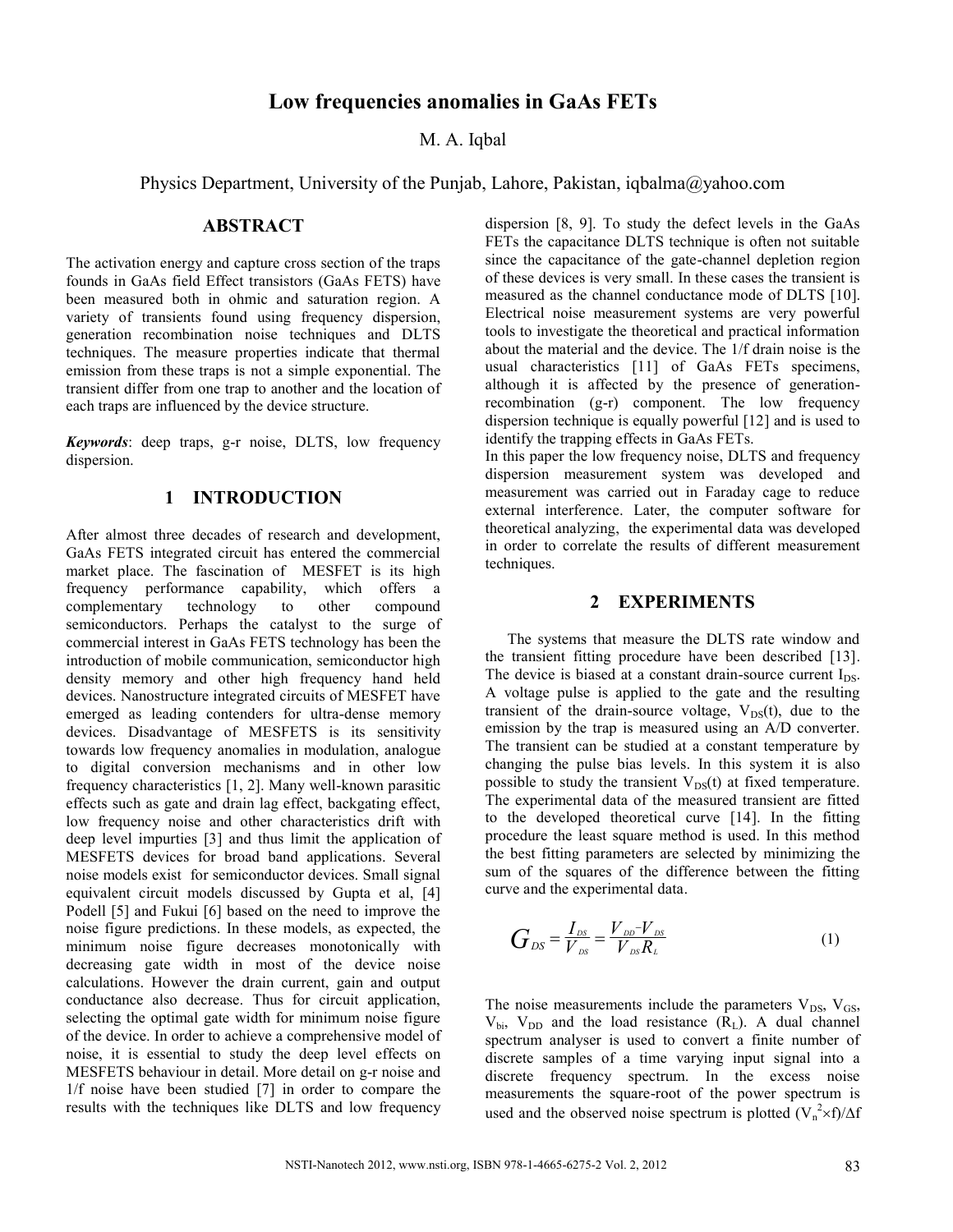against log(f). It has been observed that the transconductance in GaAs FETs varies with frequency [15]. Measurement of  $g_M$  has been carried out over the frequency range 0.4 Hz to 25 kHz using the Amplitude Transfer Function measurement capabilities of the dual channel spectrum analyser with a white noise input. Cancellation circuits were modified and developed [16] to enhance the sensitivity of the method. The  $g_M$  results were obtained using the equation of the form:

$$
\mathcal{G}_M = \frac{ATF}{R_f} \tag{2}
$$

where  $R_f$  is the feedback resistance of the drain current to voltage converter and ATF is the amplitude transfer function. The specimens used are low noise commercial devices. Two batches, each consists of the group name and the number. These devices have  $0.5 \mu m$  gate length and have a bandwidth of 8 GHz at 13 dB gain.

#### **3 RESULTS AND DISCUSSION**

Gate DLTS were performed on several GaAs FETs of each batch by pulsing the gate and keeping  $I_{DS}$  constant. The gate DLTS spectrum of the digitally acquired transient using different rate-windows are shown in Fig.1



Figure 1: DLTS spectra at  $V_{DS} = 0.1 V$ .

Five hole traps CH5, CH4, CH3, CH2, and CH0 are observed in almost all devices with different concentration. In the observed spectra the hole-like trap CH3 dominates and the presence of an electron-like trap CE2 distorts the

spectrum. The finding of Igbal [17] are using time dependent properties, concluded that CH2 and CH5 are located at the free surface between the gate and source or drain and CH3, CH4 and CH0 are substrate traps located at the channel-substrate interface.

A study has been carried out on each device for which the rate window temperature spectra are similar to Fig 1. We concentrate on each set of peaks of traps appearing at different temperatures. We selected 360 K in order to obtain a convenient time constant for the CH0 trap. A fit is made and the transient S(t) and the fitting curves are shown in Fig 2. This trap is best fitted to an interface trap assumption [18].

$$
S(t) = A_0 + A \left[ 1 + e^{-t/2} \right]^{1/2} \tag{3}
$$

where A is the conductance transient amplitude and  $A_0$  is the term that has to be added in the presence of any apparatus drift and possible slow transient.

| $\tau_{1}$<br>(ms) | A <sub>1</sub><br>$10^{-3}$ | $\tau_2$<br>ms | $A_2$<br>$10^{-3}$ | $\tau_3$<br>ms | $A_3$<br>$10^{-3}$ | $\rm A_0$ | Ő    |
|--------------------|-----------------------------|----------------|--------------------|----------------|--------------------|-----------|------|
| 82.6               | 4.08                        |                |                    |                |                    | 126       | 9.5  |
| 128                | 2.97                        | 13.7           | 2.15               |                |                    | .026      | 3.8  |
| 152                | 2.44<br>C.                  | 33.1           | 1.68               | 5.32           | .26                | .001      | . .9 |



Figure 2: Transient S(t) and the fitting curves

This fitting shows that the transient due to an interface trap in GaAs FETs is not a simple exponential but gives best fit using equation 3. The CH3 trap at 199 K and CH4 trap at 175 K were selected and the observed results are fitted to equation 3. These fitting results are reasonably good. Moreover each of these traps (CH4, CH3, CH0) were again fitted to a simple exponential equation.

$$
S(t) = Ae^{-t/\tau} + A_0 \tag{4}
$$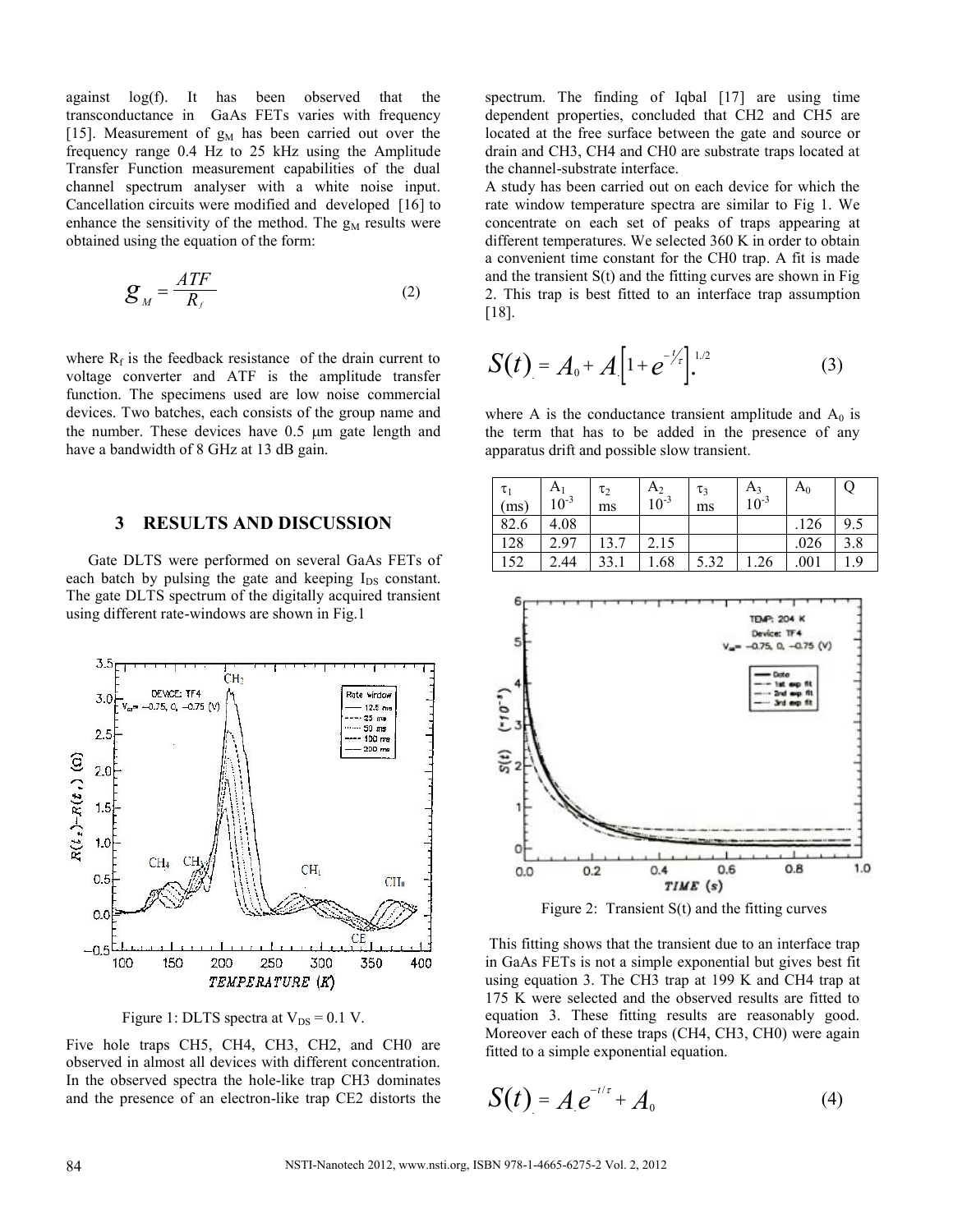The activation energy of each trap is calculated using an Arrhenius plot and the observed values are presented in Table 1. This is referred to the qualitative model suggested by Rocchi et al [19]. For simplicity we make the following assumption. Since a voltage applied to the gate is found to modify the population of traps located near the channelsubstrate interface then we assume that a potential drop exists at this interface. This potential drop implies the existence of the space-charge region and this is the right condition for traps to change their population. The bias [20] and the time dependent [21] measurements also confirm that these traps are related to the non-gated region of the active channel. A surface trap model is used to characterize the CH5 and CH2 traps.

Low frequency excess noise [22] was measured at various fixed temperature between the range 77 K to 400 K (on the same devices) and the observed g-r noise spectra in the ohmic channel was fitted to the equation,

$$
S_i(f) = \sum_{i=1}^{m} \frac{A_i \omega_i \tau_i}{1 + (\omega \tau_i)^2} + B_i
$$
 (5)

Where  $A_i$  and  $\tau_i$  are the amplitudes and the time constants of the ith g-r peak.



Figure 3: g-r noise data and fitting results.

The g-r noise is thermally stimulated, therefore the value of the activation energy and the cross-section were evaluated by using the equation.

$$
\tau = \frac{\tau_0}{\sigma \times T^2} \exp\left[\frac{E_a}{kT}\right]
$$
 (6)

Where  $E_a$  is the activation energy of the trap,  $\sigma$  is the capture cross-section of the trap and  $\tau_0$  is constant. An example of g-r noise fitting for the NH2 is illustrated in Fig.3. The activation energy of the CH4 trap is calculated using the Arrhenius plot and the result of these traps are presented in Table 1. We will discuss the electron trap NE1 elsewhere in more detail when we consider the electron traps in detail.

The experimental data of the  $g_M$  frequency dispersion is fitted to one or more theoretical modified form of the Debye equation,

$$
\mathcal{G}_{M}(\omega) = \sum_{i=1}^{m} \frac{\left(\Delta \mathcal{G}_{M}\right)_{i}}{1 + \left(\omega \mathcal{I}_{i}\right)^{2}} + \mathcal{G}_{h}
$$
(7)

where  $(\Delta g_M)_i$  is the magnitude of the  $i_{th}$  g<sub>M</sub> dispersion and  $\tau_i$ is the time constant. An example of low frequency transconductance fitting for the gH3 trap is illustrated in Fig 4. The transconductance methods also confirm the presence of the gH3 trap.



Figure 4: Low frequency  $g_M$  dispersion results at different temperatures.

The trapping signature of gH3 is the same as the CH3 trap within the experimental error. The activation energy of the trap is calculated using the Arrhenius plot and the result of these traps are presented in Figure 5. The number of traps observed by the trans-conductance technique are small as compared to DLTS and g-r noise, therefore the observed results indicate that the low frequency dispersion technique is shown to be less effective compared with the DLTS method.

The trap signature observed by the  $g_M$  dispersion technique is presented in Table 1. The facts conclude that using this method the dispersion technique is only capable of revealing traps with large magnitude, unlike the g-r noise technique.